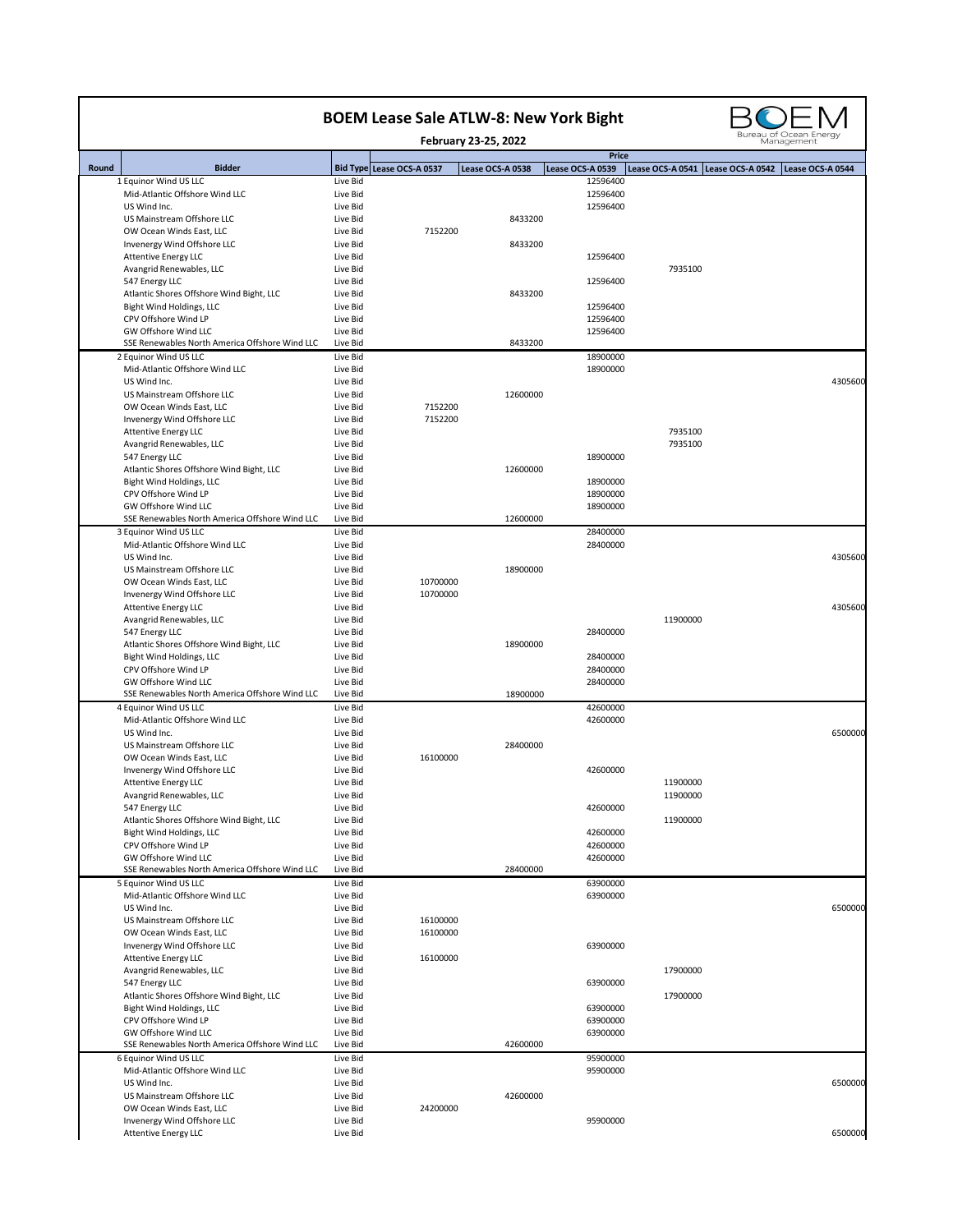| Avangrid Renewables, LLC                                   | Live Bid             |           |           |           | 26900000 |          |          |
|------------------------------------------------------------|----------------------|-----------|-----------|-----------|----------|----------|----------|
| 547 Energy LLC                                             | Live Bid             |           |           | 95900000  |          |          |          |
| Atlantic Shores Offshore Wind Bight, LLC                   | Live Bid             |           |           |           | 26900000 |          |          |
|                                                            |                      |           |           |           |          |          |          |
| Bight Wind Holdings, LLC                                   | Live Bid             |           |           | 95900000  |          |          |          |
| CPV Offshore Wind LP                                       | Live Bid             |           |           | 95900000  |          |          |          |
| GW Offshore Wind LLC                                       | Live Bid             |           |           | 95900000  |          |          |          |
| SSE Renewables North America Offshore Wind LLC             | Live Bid             |           | 42600000  |           |          |          |          |
| 7 Equinor Wind US LLC                                      | Live Bid             |           |           | 134300000 |          |          |          |
| Mid-Atlantic Offshore Wind LLC                             | Live Bid             | 24200000  |           |           |          |          |          |
| US Wind Inc.                                               | Live Bid             |           |           |           |          |          | 9800000  |
| US Mainstream Offshore LLC                                 | Live Bid             | 24200000  |           |           |          |          |          |
|                                                            |                      |           |           |           |          |          |          |
| OW Ocean Winds East, LLC                                   | Live Bid             | 24200000  |           |           |          |          |          |
| Invenergy Wind Offshore LLC                                | Live Bid             |           |           | 134300000 |          |          |          |
| <b>Attentive Energy LLC</b>                                | Live Bid             | 24200000  |           |           |          |          |          |
| Avangrid Renewables, LLC                                   | Live Bid             |           |           |           | 40400000 |          |          |
| 547 Energy LLC                                             | Live Bid             |           |           | 134300000 |          |          |          |
|                                                            |                      |           |           |           |          |          |          |
| Atlantic Shores Offshore Wind Bight, LLC                   | Live Bid             |           |           |           | 40400000 |          |          |
| Bight Wind Holdings, LLC                                   | Live Bid             |           |           | 134300000 |          |          |          |
| CPV Offshore Wind LP                                       | Live Bid             |           |           | 134300000 |          |          |          |
| GW Offshore Wind LLC                                       | Live Bid             |           |           | 134300000 |          |          |          |
| SSE Renewables North America Offshore Wind LLC             | Live Bid             |           | 63900000  |           |          |          |          |
| 8 Equinor Wind US LLC                                      | Live Bid             |           | 63900000  |           |          |          |          |
| Mid-Atlantic Offshore Wind LLC                             | Live Bid             |           |           |           |          |          | 9800000  |
|                                                            |                      |           |           |           |          |          |          |
| US Wind Inc.                                               | Live Bid             |           |           |           |          |          | 9800000  |
| US Mainstream Offshore LLC                                 | Live Bid             | 36300000  |           |           |          |          |          |
| OW Ocean Winds East, LLC                                   | Live Bid             | 36300000  |           |           |          |          |          |
| Invenergy Wind Offshore LLC                                | Live Bid             |           |           | 174600000 |          |          |          |
| <b>Attentive Energy LLC</b>                                | Live Bid             |           |           |           |          |          | 9800000  |
|                                                            |                      |           |           |           |          |          |          |
| Avangrid Renewables, LLC                                   | Live Bid             |           |           |           | 60600000 |          |          |
| 547 Energy LLC                                             | Live Bid             |           |           | 174600000 |          |          |          |
| Atlantic Shores Offshore Wind Bight, LLC                   | Live Bid             |           | 63900000  |           |          |          |          |
| Bight Wind Holdings, LLC                                   | Live Bid             |           |           | 174600000 |          |          |          |
| CPV Offshore Wind LP                                       | Live Bid             |           |           | 174600000 |          |          |          |
| GW Offshore Wind LLC                                       | Live Bid             |           |           | 174600000 |          |          |          |
| SSE Renewables North America Offshore Wind LLC             | Live Bid             |           | 63900000  |           |          |          |          |
|                                                            |                      |           |           |           |          |          |          |
| 9 Equinor Wind US LLC                                      | Live Bid             |           |           |           | 60600000 |          |          |
| Mid-Atlantic Offshore Wind LLC                             | Live Bid             |           |           |           | 60600000 |          |          |
| US Wind Inc.                                               | Live Bid             |           |           |           |          | 8397600  |          |
| US Mainstream Offshore LLC                                 | Live Bid             | 54500000  |           |           |          |          |          |
| OW Ocean Winds East, LLC                                   | Live Bid             | 54500000  |           |           |          |          |          |
|                                                            | Live Bid             |           |           | 200000000 |          |          |          |
| Invenergy Wind Offshore LLC                                |                      |           |           |           |          |          |          |
| <b>Attentive Energy LLC</b>                                | Live Bid             |           |           |           | 60600000 |          |          |
| Avangrid Renewables, LLC                                   | Live Bid             |           |           |           | 60600000 |          |          |
| 547 Energy LLC                                             | Live Bid             |           |           | 200000000 |          |          |          |
| Atlantic Shores Offshore Wind Bight, LLC                   | Live Bid             |           |           |           | 60600000 |          |          |
|                                                            |                      |           |           |           |          |          |          |
|                                                            |                      |           |           |           |          |          |          |
| Bight Wind Holdings, LLC                                   | Live Bid             |           |           | 200000000 |          |          |          |
| CPV Offshore Wind LP                                       | Live Bid             |           |           | 200000000 |          |          |          |
| GW Offshore Wind LLC                                       | Live Bid             |           |           | 200000000 |          |          |          |
| SSE Renewables North America Offshore Wind LLC             | Live Bid             |           | 95900000  |           |          |          |          |
| 10 Equinor Wind US LLC                                     | Live Bid             |           | 95900000  |           |          |          |          |
|                                                            |                      |           |           |           |          |          |          |
| Mid-Atlantic Offshore Wind LLC                             | Live Bid             |           |           |           |          | 8397600  |          |
| US Wind Inc.                                               | Live Bid             |           |           |           |          | 8397600  |          |
| US Mainstream Offshore LLC                                 | Live Bid             |           | 95900000  |           |          |          |          |
| OW Ocean Winds East, LLC                                   | Live Bid             | 81800000  |           |           |          |          |          |
| Invenergy Wind Offshore LLC                                | Live Bid             |           |           | 225000000 |          |          |          |
| <b>Attentive Energy LLC</b>                                | Live Bid             |           |           |           |          | 8397600  |          |
| Avangrid Renewables, LLC                                   | Live Bid             |           |           |           | 90900000 |          |          |
|                                                            |                      |           |           |           |          |          |          |
| 547 Energy LLC                                             | Live Bid             | 81800000  |           |           |          |          |          |
| Atlantic Shores Offshore Wind Bight, LLC                   | Live Bid             |           |           |           |          | 8397600  |          |
| Bight Wind Holdings, LLC                                   | Live Bid             |           |           | 225000000 |          |          |          |
| CPV Offshore Wind LP                                       | Live Bid             |           | 95900000  |           |          |          |          |
| GW Offshore Wind LLC                                       | Live Bid             |           |           | 225000000 |          |          |          |
| SSE Renewables North America Offshore Wind LLC             | Live Bid             |           | 95900000  |           |          |          |          |
|                                                            |                      |           |           |           |          |          |          |
| 11 Equinor Wind US LLC                                     | Live Bid             |           |           |           | 90900000 |          |          |
| Mid-Atlantic Offshore Wind LLC                             | Live Bid             |           |           |           | 90900000 |          |          |
| US Wind Inc.                                               | Live Bid             |           |           |           |          |          | 14700000 |
| US Mainstream Offshore LLC                                 | Live Bid             |           | 134300000 |           |          |          |          |
| OW Ocean Winds East, LLC                                   | Live Bid             | 114500000 |           |           |          |          |          |
| Invenergy Wind Offshore LLC                                | Live Bid             |           |           | 250000000 |          |          |          |
|                                                            |                      |           |           |           |          |          |          |
| <b>Attentive Energy LLC</b>                                | Live Bid             |           |           |           | 90900000 |          |          |
| Avangrid Renewables, LLC                                   | Live Bid             |           |           |           | 90900000 |          |          |
| 547 Energy LLC                                             | Live Bid             | 114500000 |           |           |          |          |          |
| Atlantic Shores Offshore Wind Bight, LLC                   | Live Bid             |           |           |           |          | 12600000 |          |
| Bight Wind Holdings, LLC                                   | Live Bid             |           |           | 250000000 |          |          |          |
| CPV Offshore Wind LP                                       | Live Bid             |           |           |           | 90900000 |          |          |
| GW Offshore Wind LLC                                       | Live Bid             |           |           |           | 90900000 |          |          |
|                                                            |                      |           |           |           |          |          |          |
| SSE Renewables North America Offshore Wind LLC             | Live Bid             |           | 134300000 |           |          |          |          |
| 12 Equinor Wind US LLC                                     | Live Bid             |           |           |           |          | 12600000 |          |
| Mid-Atlantic Offshore Wind LLC                             | Live Bid             |           |           |           |          |          | 14700000 |
| US Wind Inc.                                               | Live Bid             |           |           |           |          |          | 14700000 |
| US Mainstream Offshore LLC                                 | Live Bid             |           | 159300000 |           |          |          |          |
|                                                            |                      |           |           |           |          |          |          |
| OW Ocean Winds East, LLC                                   | Live Bid             | 139500000 |           |           |          |          |          |
| Invenergy Wind Offshore LLC<br><b>Attentive Energy LLC</b> | Live Bid<br>Live Bid |           |           | 275000000 |          |          | 14700000 |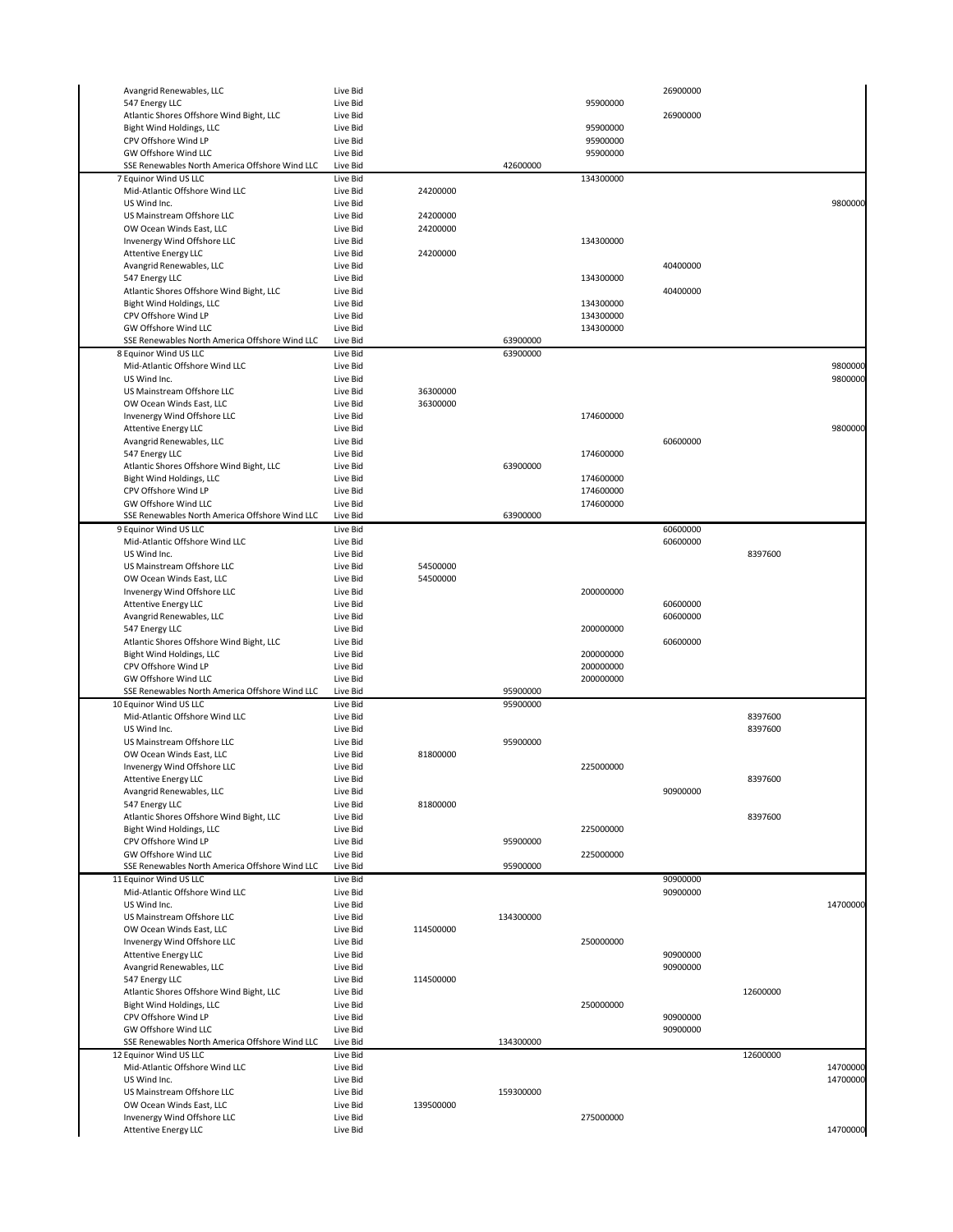| Avangrid Renewables, LLC                                 | Live Bid |           |           |           | 127300000 |           |          |
|----------------------------------------------------------|----------|-----------|-----------|-----------|-----------|-----------|----------|
| 547 Energy LLC                                           | Live Bid | 139500000 |           |           |           |           |          |
| Atlantic Shores Offshore Wind Bight, LLC                 | Live Bid |           |           |           |           | 12600000  |          |
| Bight Wind Holdings, LLC                                 | Live Bid |           |           | 275000000 |           |           |          |
| CPV Offshore Wind LP                                     | Live Bid |           |           | 275000000 |           |           |          |
| GW Offshore Wind LLC                                     | Live Bid |           |           |           |           | 12600000  |          |
| SSE Renewables North America Offshore Wind LLC           | Live Bid |           | 159300000 |           |           |           |          |
| 13 Equinor Wind US LLC                                   | Live Bid |           |           |           | 127300000 |           |          |
| Mid-Atlantic Offshore Wind LLC                           | Live Bid |           |           |           | 127300000 |           |          |
| US Wind Inc.                                             | Live Bid |           |           |           |           |           | 22100000 |
| US Mainstream Offshore LLC                               | Live Bid | 164500000 |           |           |           |           |          |
|                                                          |          |           |           |           |           |           |          |
| OW Ocean Winds East, LLC                                 | Live Bid | 164500000 |           |           |           |           |          |
| Invenergy Wind Offshore LLC                              | Live Bid |           |           | 300000000 |           |           |          |
| <b>Attentive Energy LLC</b>                              | Live Bid |           |           |           | 127300000 |           |          |
| Avangrid Renewables, LLC                                 | Live Bid |           |           |           | 127300000 |           |          |
| 547 Energy LLC                                           | Live Bid | 164500000 |           |           |           |           |          |
| Atlantic Shores Offshore Wind Bight, LLC                 | Live Bid |           |           |           |           | 18900000  |          |
| Bight Wind Holdings, LLC                                 | Live Bid |           |           | 300000000 |           |           |          |
| CPV Offshore Wind LP                                     | Live Bid |           |           |           | 127300000 |           |          |
| <b>GW Offshore Wind LLC</b>                              | Live Bid |           |           |           |           | 18900000  |          |
| SSE Renewables North America Offshore Wind LLC           | Live Bid |           | 184300000 |           |           |           |          |
| 14 Equinor Wind US LLC                                   | Live Bid |           | 184300000 |           |           |           |          |
| Mid-Atlantic Offshore Wind LLC                           | Live Bid |           |           |           |           |           | 22100000 |
| US Wind Inc.                                             | Live Bid |           |           |           |           |           | 22100000 |
| US Mainstream Offshore LLC                               | Live Bid |           | 184300000 |           |           |           |          |
| OW Ocean Winds East, LLC                                 | Live Bid | 189500000 |           |           |           |           |          |
| Invenergy Wind Offshore LLC                              | Live Bid |           |           | 315000000 |           |           |          |
| <b>Attentive Energy LLC</b>                              | Live Bid |           |           |           |           |           | 22100000 |
| Avangrid Renewables, LLC                                 | Live Bid |           |           |           | 152300000 |           |          |
| 547 Energy LLC                                           | Live Bid | 189500000 |           |           |           |           |          |
|                                                          |          |           |           |           |           | 28400000  |          |
| Atlantic Shores Offshore Wind Bight, LLC                 | Live Bid |           |           |           |           |           |          |
| Bight Wind Holdings, LLC                                 | Live Bid |           |           | 315000000 |           |           |          |
| CPV Offshore Wind LP                                     | Live Bid |           |           |           | 152300000 |           |          |
| GW Offshore Wind LLC                                     | Live Bid |           |           |           |           | 28400000  |          |
| SSE Renewables North America Offshore Wind LLC           | Live Bid |           | 184300000 |           |           |           |          |
| 15 Equinor Wind US LLC                                   | Live Bid |           |           | 330000000 |           |           |          |
| Mid-Atlantic Offshore Wind LLC                           | Live Bid |           |           |           |           |           | 33200000 |
| US Wind Inc.                                             | Live Bid |           |           |           |           |           | 33200000 |
| US Mainstream Offshore LLC                               | Live Bid |           | 209300000 |           |           |           |          |
| OW Ocean Winds East, LLC                                 | Live Bid | 214500000 |           |           |           |           |          |
| Invenergy Wind Offshore LLC                              | Live Bid |           |           | 330000000 |           |           |          |
| <b>Attentive Energy LLC</b>                              | Live Bid |           |           | 330000000 |           |           |          |
| Avangrid Renewables, LLC                                 | Live Bid |           |           |           | 177300000 |           |          |
| 547 Energy LLC                                           | Live Bid |           |           |           | 177300000 |           |          |
|                                                          |          |           |           |           |           |           |          |
|                                                          |          |           |           |           |           |           |          |
| Atlantic Shores Offshore Wind Bight, LLC                 | Live Bid |           |           |           |           | 42600000  |          |
| Bight Wind Holdings, LLC                                 | Live Bid |           |           | 330000000 |           |           |          |
| CPV Offshore Wind LP                                     | Live Bid |           |           |           | 177300000 |           |          |
| GW Offshore Wind LLC                                     | Live Bid |           |           |           |           | 42600000  |          |
| SSE Renewables North America Offshore Wind LLC           | Live Bid |           | 209300000 |           |           |           |          |
| 16 Equinor Wind US LLC                                   | Live Bid |           |           | 350000000 |           |           |          |
| Mid-Atlantic Offshore Wind LLC                           | Live Bid |           |           |           | 202300000 |           |          |
| US Wind Inc.                                             | Live Bid |           |           |           |           |           | 49800000 |
| US Mainstream Offshore LLC                               | Live Bid |           | 230000000 |           |           |           |          |
| OW Ocean Winds East, LLC                                 | Live Bid | 214500000 |           |           |           |           |          |
| Invenergy Wind Offshore LLC                              | Live Bid |           |           | 350000000 |           |           |          |
| <b>Attentive Energy LLC</b>                              | Live Bid |           |           | 350000000 |           |           |          |
| Avangrid Renewables, LLC                                 | Live Bid |           |           |           | 202300000 |           |          |
| 547 Energy LLC                                           | Live Bid |           |           |           |           | 63900000  |          |
| Atlantic Shores Offshore Wind Bight, LLC                 | Live Bid |           |           |           |           | 63900000  |          |
| Bight Wind Holdings, LLC                                 | Live Bid |           |           | 350000000 |           |           |          |
| CPV Offshore Wind LP                                     | Live Bid |           |           |           | 202300000 |           |          |
| GW Offshore Wind LLC                                     | Live Bid |           |           |           |           | 63900000  |          |
| SSE Renewables North America Offshore Wind LLC           | Live Bid |           | 230000000 |           |           |           |          |
|                                                          | Live Bid |           |           |           |           |           |          |
| 17 Equinor Wind US LLC<br>Mid-Atlantic Offshore Wind LLC | Live Bid |           |           | 375000000 |           |           | 49800000 |
| US Wind Inc.                                             | Live Bid |           |           |           |           |           | 49800000 |
|                                                          | Live Bid |           |           |           |           |           |          |
| US Mainstream Offshore LLC                               |          | 214500000 |           |           |           |           |          |
| OW Ocean Winds East, LLC                                 | Live Bid | 214500000 |           |           |           |           |          |
| Invenergy Wind Offshore LLC                              | Live Bid |           |           |           |           |           | 49800000 |
| <b>Attentive Energy LLC</b>                              | Live Bid | 214500000 |           |           |           |           |          |
| Avangrid Renewables, LLC                                 | Live Bid |           |           |           | 225000000 |           |          |
| 547 Energy LLC                                           | Live Bid |           |           |           |           | 95900000  |          |
| Atlantic Shores Offshore Wind Bight, LLC                 | Live Bid |           |           |           |           | 95900000  |          |
| Bight Wind Holdings, LLC                                 | Live Bid |           |           | 375000000 |           |           |          |
| CPV Offshore Wind LP                                     | Live Bid |           |           |           | 225000000 |           |          |
| GW Offshore Wind LLC                                     | Live Bid |           |           |           |           | 95900000  |          |
| SSE Renewables North America Offshore Wind LLC           | Live Bid |           | 250000000 |           |           |           |          |
| 18 Equinor Wind US LLC                                   | Live Bid |           | 250000000 |           |           |           |          |
| Mid-Atlantic Offshore Wind LLC                           | Live Bid |           |           |           |           |           | 75000000 |
| US Wind Inc.                                             | Exit Bid |           |           |           |           |           | 50100000 |
| US Mainstream Offshore LLC                               | Live Bid |           | 250000000 |           |           |           |          |
| OW Ocean Winds East, LLC                                 | Live Bid | 235000000 |           |           |           |           |          |
| Invenergy Wind Offshore LLC                              | Live Bid |           |           |           |           | 135000000 |          |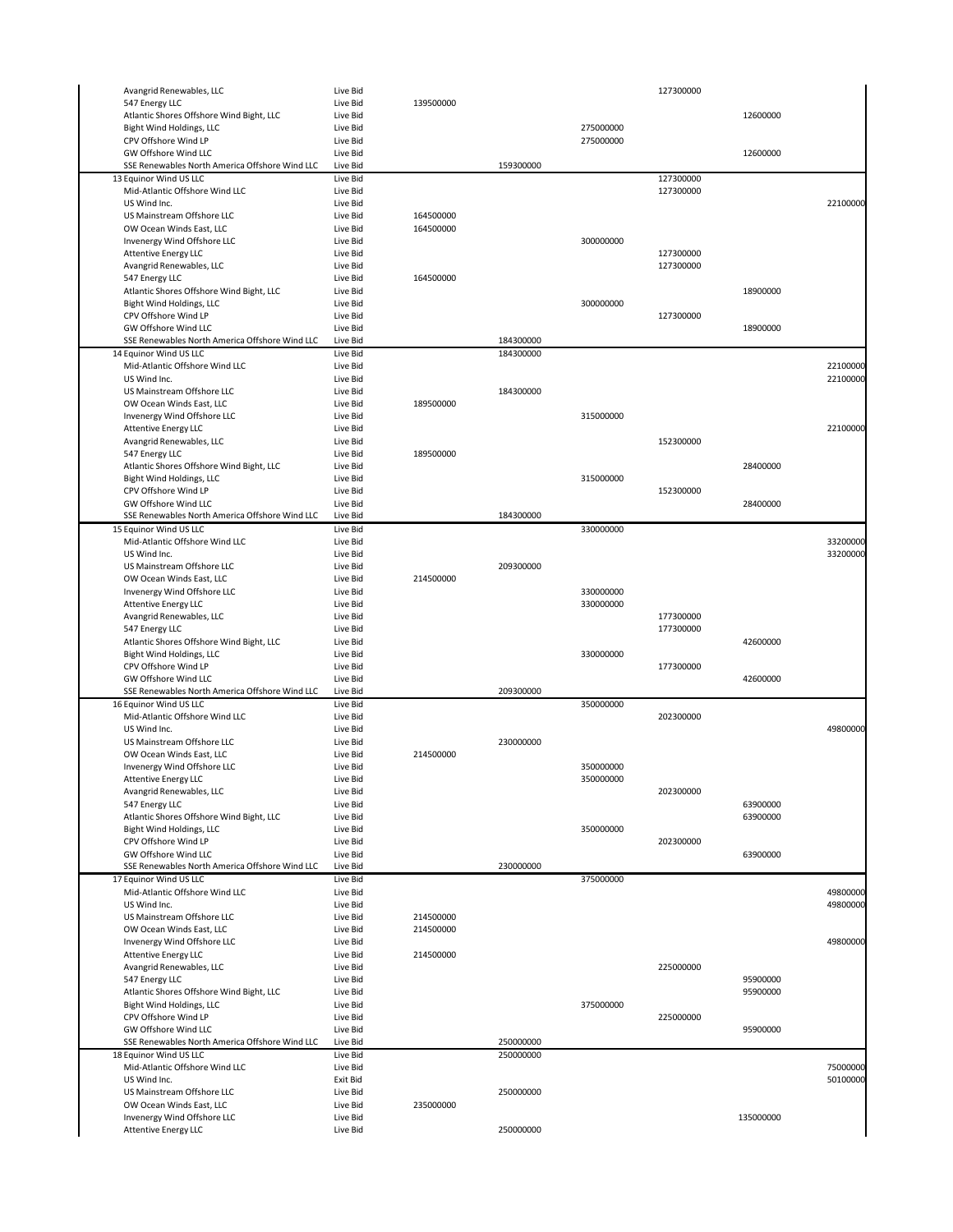| Avangrid Renewables, LLC                       | Live Bid             |           |           |           | 240000000 |           |          |
|------------------------------------------------|----------------------|-----------|-----------|-----------|-----------|-----------|----------|
| 547 Energy LLC                                 | Live Bid             |           |           |           |           | 135000000 |          |
| Atlantic Shores Offshore Wind Bight, LLC       | Live Bid             |           |           |           |           | 135000000 |          |
|                                                |                      |           |           |           |           |           |          |
| Bight Wind Holdings, LLC                       | Live Bid             |           |           | 390000000 |           |           |          |
| CPV Offshore Wind LP                           | Live Bid             |           |           |           | 240000000 |           |          |
| GW Offshore Wind LLC                           | Live Bid             |           |           |           |           | 135000000 |          |
| SSE Renewables North America Offshore Wind LLC | Live Bid             |           | 250000000 |           |           |           |          |
| 19 Equinor Wind US LLC                         | Live Bid             |           |           | 390000000 |           |           |          |
| Mid-Atlantic Offshore Wind LLC                 | Live Bid             |           |           |           |           |           | 75000000 |
| US Mainstream Offshore LLC                     | Live Bid             | 235000000 |           |           |           |           |          |
| OW Ocean Winds East, LLC                       | Live Bid             | 235000000 |           |           |           |           |          |
|                                                |                      |           |           |           |           |           |          |
| Invenergy Wind Offshore LLC                    | Live Bid             |           |           |           |           |           | 75000000 |
| <b>Attentive Energy LLC</b>                    | Live Bid             |           |           | 390000000 |           |           |          |
| Avangrid Renewables, LLC                       | Live Bid             |           |           |           | 255000000 |           |          |
| 547 Energy LLC                                 | Live Bid             |           |           |           |           | 155000000 |          |
| Atlantic Shores Offshore Wind Bight, LLC       | Live Bid             |           |           | 390000000 |           |           |          |
| Bight Wind Holdings, LLC                       | Live Bid             |           |           | 390000000 |           |           |          |
|                                                |                      |           |           |           |           |           |          |
| CPV Offshore Wind LP                           | Live Bid             |           |           |           | 255000000 |           |          |
| GW Offshore Wind LLC                           | Live Bid             |           |           |           |           |           | 75000000 |
| SSE Renewables North America Offshore Wind LLC | Live Bid             |           | 275000000 |           |           |           |          |
| 20 Equinor Wind US LLC                         | Live Bid             |           | 275000000 |           |           |           |          |
| Mid-Atlantic Offshore Wind LLC                 | Live Bid             |           |           |           |           | 155000000 |          |
| US Mainstream Offshore LLC                     | Live Bid             | 250000000 |           |           |           |           |          |
|                                                |                      |           |           |           |           |           |          |
| OW Ocean Winds East, LLC                       | Live Bid             | 250000000 |           |           |           |           |          |
| Invenergy Wind Offshore LLC                    | Live Bid             |           |           |           |           | 155000000 |          |
| <b>Attentive Energy LLC</b>                    | Live Bid             |           |           |           |           | 155000000 |          |
| Avangrid Renewables, LLC                       | Live Bid             |           |           |           | 270000000 |           |          |
| 547 Energy LLC                                 | Live Bid             |           |           |           |           | 155000000 |          |
|                                                | Live Bid             |           |           |           |           |           |          |
| Atlantic Shores Offshore Wind Bight, LLC       |                      |           | 275000000 |           |           |           |          |
| Bight Wind Holdings, LLC                       | Live Bid             |           |           | 410000000 |           |           |          |
| CPV Offshore Wind LP                           | Live Bid             |           |           |           | 270000000 |           |          |
| GW Offshore Wind LLC                           | Live Bid             |           |           |           |           | 155000000 |          |
| SSE Renewables North America Offshore Wind LLC | Live Bid             |           | 275000000 |           |           |           |          |
| 21 Equinor Wind US LLC                         | Live Bid             |           |           | 410000000 |           |           |          |
|                                                |                      |           |           |           |           |           |          |
| Mid-Atlantic Offshore Wind LLC                 | Live Bid             |           |           | 410000000 |           |           |          |
| US Mainstream Offshore LLC                     | Live Bid             | 265000000 |           |           |           |           |          |
| OW Ocean Winds East, LLC                       | Live Bid             | 265000000 |           |           |           |           |          |
| Invenergy Wind Offshore LLC                    | Live Bid             | 265000000 |           |           |           |           |          |
| <b>Attentive Energy LLC</b>                    | Live Bid             |           |           | 410000000 |           |           |          |
| Avangrid Renewables, LLC                       | Live Bid             |           |           |           | 285000000 |           |          |
|                                                |                      |           |           |           |           |           |          |
| 547 Energy LLC                                 | Live Bid             |           |           |           |           | 180000000 |          |
| Atlantic Shores Offshore Wind Bight, LLC       | Live Bid             |           |           |           |           | 180000000 |          |
|                                                |                      |           |           |           |           |           |          |
| Bight Wind Holdings, LLC                       | Live Bid             |           |           | 410000000 |           |           |          |
|                                                |                      |           |           |           |           |           |          |
| CPV Offshore Wind LP                           | Live Bid             |           |           |           | 285000000 |           |          |
| GW Offshore Wind LLC                           | Live Bid             |           |           | 410000000 |           |           |          |
| SSE Renewables North America Offshore Wind LLC | Live Bid             |           | 295000000 |           |           |           |          |
| 22 Equinor Wind US LLC                         | Live Bid             |           | 295000000 |           |           |           |          |
| Mid-Atlantic Offshore Wind LLC                 | Live Bid             |           |           | 430000000 |           |           |          |
| US Mainstream Offshore LLC                     | Live Bid             | 280000000 |           |           |           |           |          |
|                                                |                      |           |           |           |           |           |          |
| OW Ocean Winds East, LLC                       | Live Bid             | 280000000 |           |           |           |           |          |
| Invenergy Wind Offshore LLC                    | Live Bid             |           |           | 430000000 |           |           |          |
| <b>Attentive Energy LLC</b>                    | Live Bid             |           | 295000000 |           |           |           |          |
| Avangrid Renewables, LLC                       | Live Bid             |           |           |           | 295000000 |           |          |
| 547 Energy LLC                                 | Live Bid             |           |           |           |           | 190000000 |          |
|                                                | Live Bid             |           |           |           |           |           |          |
| Atlantic Shores Offshore Wind Bight, LLC       |                      |           |           |           | 295000000 |           |          |
| Bight Wind Holdings, LLC                       | Live Bid             |           |           | 430000000 |           |           |          |
| CPV Offshore Wind LP                           | Live Bid             |           |           |           | 295000000 |           |          |
| GW Offshore Wind LLC                           | Live Bid             | 280000000 |           |           |           |           |          |
| SSE Renewables North America Offshore Wind LLC | Live Bid             |           | 295000000 |           |           |           |          |
| 23 Equinor Wind US LLC                         | Live Bid             |           |           |           |           | 190000000 |          |
| Mid-Atlantic Offshore Wind LLC                 | Live Bid             |           |           | 440000000 |           |           |          |
| US Mainstream Offshore LLC                     | Live Bid             | 290000000 |           |           |           |           |          |
|                                                |                      |           |           |           |           |           |          |
| OW Ocean Winds East, LLC                       | Live Bid             | 290000000 |           |           |           |           |          |
| Invenergy Wind Offshore LLC                    | Live Bid             |           |           | 440000000 |           |           |          |
| <b>Attentive Energy LLC</b>                    | Live Bid             |           |           |           |           | 190000000 |          |
| Avangrid Renewables, LLC                       | Live Bid             |           |           |           | 305000000 |           |          |
| 547 Energy LLC                                 | Live Bid             |           |           |           |           | 190000000 |          |
| Atlantic Shores Offshore Wind Bight, LLC       | Live Bid             |           |           |           |           | 190000000 |          |
|                                                |                      |           |           |           |           |           |          |
| Bight Wind Holdings, LLC                       | Live Bid             |           |           | 440000000 |           |           |          |
| CPV Offshore Wind LP                           | Live Bid             |           |           |           | 305000000 |           |          |
| GW Offshore Wind LLC                           | Live Bid             | 290000000 |           |           |           |           |          |
| SSE Renewables North America Offshore Wind LLC | Live Bid             |           | 305000000 |           |           |           |          |
| 24 Equinor Wind US LLC                         | Live Bid             |           | 305000000 |           |           |           |          |
| Mid-Atlantic Offshore Wind LLC                 | Live Bid             |           |           |           |           |           |          |
|                                                |                      |           |           | 450000000 |           |           |          |
| US Mainstream Offshore LLC                     | Live Bid             |           | 305000000 |           |           |           |          |
| OW Ocean Winds East, LLC                       | Live Bid             | 300000000 |           |           |           |           |          |
| Invenergy Wind Offshore LLC                    | Live Bid             |           |           | 450000000 |           |           |          |
| <b>Attentive Energy LLC</b>                    | Live Bid             |           | 305000000 |           |           |           |          |
| Avangrid Renewables, LLC                       | Live Bid             |           |           |           | 315000000 |           |          |
|                                                |                      |           |           |           |           |           |          |
| 547 Energy LLC                                 | Exit Bid             |           |           |           |           | 200000000 |          |
| Atlantic Shores Offshore Wind Bight, LLC       | Live Bid             |           | 305000000 |           |           |           |          |
| Bight Wind Holdings, LLC                       | Live Bid             |           |           | 450000000 |           |           |          |
| CPV Offshore Wind LP<br>GW Offshore Wind LLC   | Live Bid<br>Live Bid | 300000000 |           |           | 315000000 |           |          |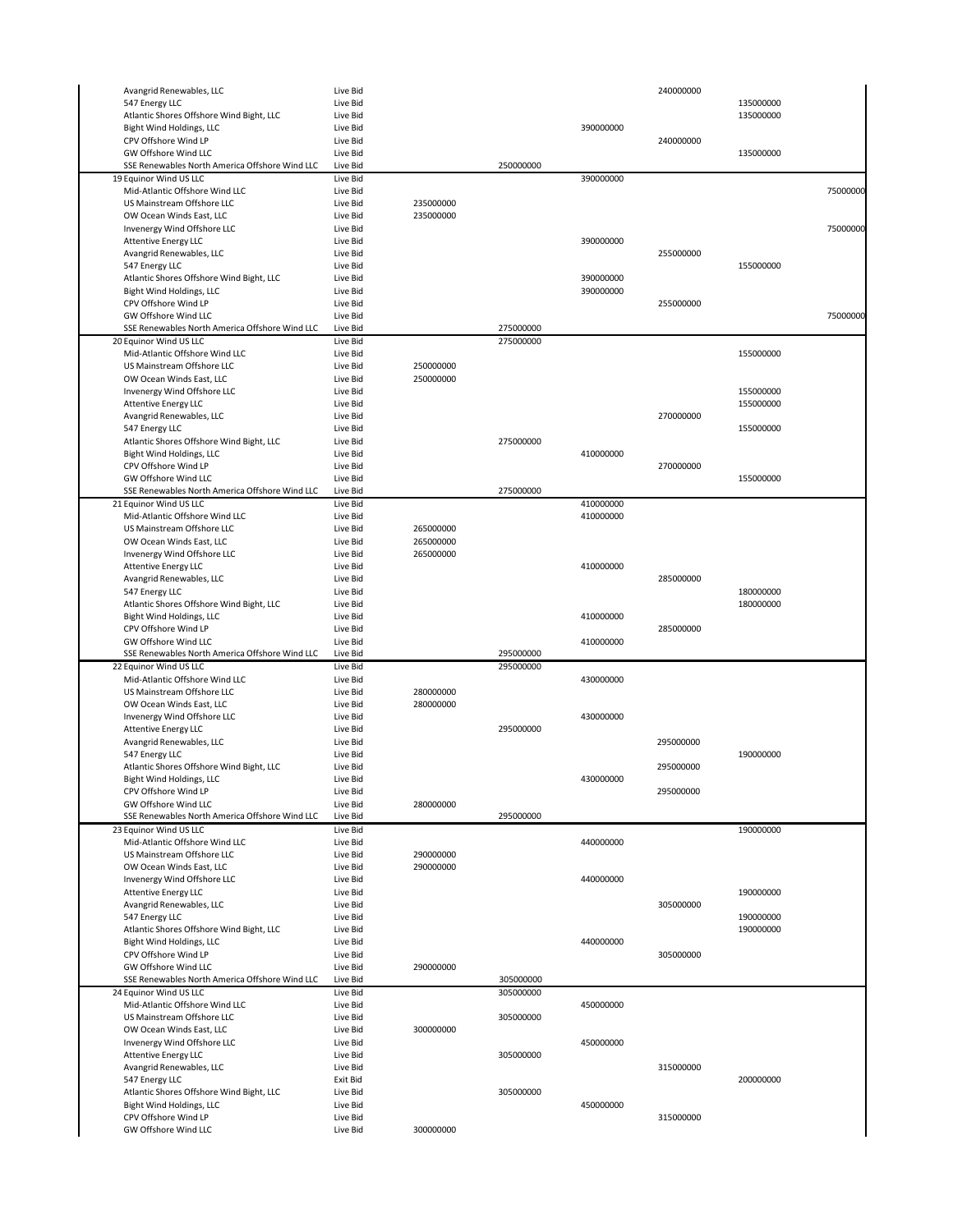| SSE Renewables North America Offshore Wind LLC | Live Bid |           | 305000000 |           |           |           |
|------------------------------------------------|----------|-----------|-----------|-----------|-----------|-----------|
| 25 Equinor Wind US LLC                         | Live Bid |           |           | 460000000 |           |           |
| Mid-Atlantic Offshore Wind LLC                 | Live Bid |           |           | 460000000 |           |           |
| US Mainstream Offshore LLC                     | Live Bid |           | 320000000 |           |           |           |
| OW Ocean Winds East, LLC                       | Live Bid | 310000000 |           |           |           |           |
| Invenergy Wind Offshore LLC                    | Live Bid |           |           | 460000000 |           |           |
| <b>Attentive Energy LLC</b>                    | Live Bid |           |           |           |           | 205000000 |
| Avangrid Renewables, LLC                       | Live Bid |           |           |           | 325000000 |           |
|                                                |          |           |           |           |           |           |
| Atlantic Shores Offshore Wind Bight, LLC       | Live Bid | 310000000 |           |           |           |           |
| Bight Wind Holdings, LLC                       | Live Bid |           |           | 460000000 |           |           |
| CPV Offshore Wind LP                           | Live Bid |           |           |           | 325000000 |           |
| GW Offshore Wind LLC                           | Live Bid | 310000000 |           |           |           |           |
| SSE Renewables North America Offshore Wind LLC | Live Bid |           | 320000000 |           |           |           |
| 26 Equinor Wind US LLC                         | Live Bid |           |           |           |           | 205000000 |
| Mid-Atlantic Offshore Wind LLC                 | Live Bid |           |           | 475000000 |           |           |
| US Mainstream Offshore LLC                     | Live Bid |           | 330000000 |           |           |           |
| OW Ocean Winds East, LLC                       | Live Bid | 320000000 |           |           |           |           |
| Invenergy Wind Offshore LLC                    | Live Bid |           |           | 475000000 |           |           |
| <b>Attentive Energy LLC</b>                    | Live Bid |           |           |           |           | 205000000 |
| Avangrid Renewables, LLC                       | Live Bid |           |           |           | 335000000 |           |
| Atlantic Shores Offshore Wind Bight, LLC       | Live Bid |           |           |           |           | 205000000 |
| Bight Wind Holdings, LLC                       | Live Bid |           |           | 475000000 |           |           |
| CPV Offshore Wind LP                           | Live Bid |           |           |           | 335000000 |           |
| GW Offshore Wind LLC                           | Live Bid | 320000000 |           |           |           |           |
| SSE Renewables North America Offshore Wind LLC | Live Bid |           | 330000000 |           |           |           |
| 27 Equinor Wind US LLC                         | Live Bid |           |           | 485000000 |           |           |
| Mid-Atlantic Offshore Wind LLC                 | Live Bid |           |           | 485000000 |           |           |
| US Mainstream Offshore LLC                     | Live Bid |           | 340000000 |           |           |           |
|                                                |          |           |           |           |           |           |
| OW Ocean Winds East, LLC                       | Live Bid | 330000000 |           |           |           |           |
| Invenergy Wind Offshore LLC                    | Live Bid |           |           | 485000000 |           |           |
| <b>Attentive Energy LLC</b>                    | Live Bid |           |           |           | 345000000 |           |
| Avangrid Renewables, LLC                       | Live Bid |           |           |           | 345000000 |           |
| Atlantic Shores Offshore Wind Bight, LLC       | Live Bid |           |           | 485000000 |           |           |
| Bight Wind Holdings, LLC                       | Live Bid |           |           | 485000000 |           |           |
| CPV Offshore Wind LP                           | Live Bid |           |           |           | 345000000 |           |
| GW Offshore Wind LLC                           | Live Bid | 330000000 |           |           |           |           |
| SSE Renewables North America Offshore Wind LLC | Live Bid |           | 340000000 |           |           |           |
| 28 Equinor Wind US LLC                         | Live Bid |           |           | 500000000 |           |           |
| Mid-Atlantic Offshore Wind LLC                 | Live Bid |           |           | 500000000 |           |           |
| US Mainstream Offshore LLC                     | Live Bid |           | 350000000 |           |           |           |
| OW Ocean Winds East, LLC                       | Live Bid | 340000000 |           |           |           |           |
| Invenergy Wind Offshore LLC                    | Live Bid |           |           | 500000000 |           |           |
| <b>Attentive Energy LLC</b>                    | Live Bid |           |           | 500000000 |           |           |
| Avangrid Renewables, LLC                       | Live Bid |           |           |           | 355000000 |           |
| Atlantic Shores Offshore Wind Bight, LLC       | Live Bid |           |           |           |           | 215000000 |
| Bight Wind Holdings, LLC                       | Live Bid |           |           | 500000000 |           |           |
|                                                |          |           |           |           | 355000000 |           |
|                                                |          |           |           |           |           |           |
| CPV Offshore Wind LP                           | Live Bid |           |           |           |           |           |
| GW Offshore Wind LLC                           | Live Bid | 340000000 |           |           |           |           |
| SSE Renewables North America Offshore Wind LLC | Live Bid |           | 350000000 |           |           |           |
| 29 Equinor Wind US LLC                         | Live Bid |           |           |           |           | 215000000 |
| Mid-Atlantic Offshore Wind LLC                 | Live Bid |           |           | 515000000 |           |           |
| US Mainstream Offshore LLC                     | Live Bid |           | 360000000 |           |           |           |
| OW Ocean Winds East, LLC                       | Live Bid | 350000000 |           |           |           |           |
| Invenergy Wind Offshore LLC                    | Live Bid |           |           | 515000000 |           |           |
| <b>Attentive Energy LLC</b>                    | Live Bid |           | 360000000 |           |           |           |
| Avangrid Renewables, LLC                       | Live Bid |           |           |           | 365000000 |           |
| Atlantic Shores Offshore Wind Bight, LLC       | Live Bid |           |           |           |           | 215000000 |
| Bight Wind Holdings, LLC                       | Live Bid |           |           | 515000000 |           |           |
| CPV Offshore Wind LP                           | Live Bid |           |           |           | 365000000 |           |
| GW Offshore Wind LLC                           | Live Bid | 350000000 |           |           |           |           |
| SSE Renewables North America Offshore Wind LLC | Live Bid |           | 360000000 |           |           |           |
| 30 Equinor Wind US LLC                         | Live Bid |           |           | 525000000 |           |           |
| Mid-Atlantic Offshore Wind LLC                 | Live Bid |           |           | 525000000 |           |           |
| US Mainstream Offshore LLC                     |          |           |           |           |           |           |
|                                                | Live Bid |           | 370000000 |           |           |           |
| OW Ocean Winds East, LLC                       | Live Bid | 360000000 |           |           |           |           |
| Invenergy Wind Offshore LLC                    | Live Bid |           |           | 525000000 |           |           |
| <b>Attentive Energy LLC</b>                    | Live Bid |           |           | 525000000 |           |           |
| Avangrid Renewables, LLC                       | Live Bid |           |           |           | 375000000 |           |
| Atlantic Shores Offshore Wind Bight, LLC       | Live Bid | 360000000 |           |           |           |           |
| Bight Wind Holdings, LLC                       | Live Bid |           |           | 525000000 |           |           |
| CPV Offshore Wind LP                           | Live Bid |           |           |           | 375000000 |           |
| GW Offshore Wind LLC                           | Live Bid | 360000000 |           |           |           |           |
| SSE Renewables North America Offshore Wind LLC | Live Bid |           | 370000000 |           |           |           |
| 31 Equinor Wind US LLC                         | Live Bid |           |           | 540000000 |           |           |
| Mid-Atlantic Offshore Wind LLC                 | Live Bid |           |           | 540000000 |           |           |
| US Mainstream Offshore LLC                     | Live Bid |           | 380000000 |           |           |           |
| OW Ocean Winds East, LLC                       | Live Bid | 370000000 |           |           |           |           |
| Invenergy Wind Offshore LLC                    | Live Bid |           |           | 540000000 |           |           |
| <b>Attentive Energy LLC</b>                    | Live Bid |           |           | 540000000 |           |           |
| Avangrid Renewables, LLC                       | Live Bid |           |           |           | 385000000 |           |
| Atlantic Shores Offshore Wind Bight, LLC       | Live Bid |           |           |           | 385000000 |           |
| Bight Wind Holdings, LLC                       | Live Bid |           |           | 540000000 |           |           |
| CPV Offshore Wind LP                           | Live Bid |           |           |           | 385000000 |           |
| GW Offshore Wind LLC                           | Live Bid | 370000000 |           |           |           |           |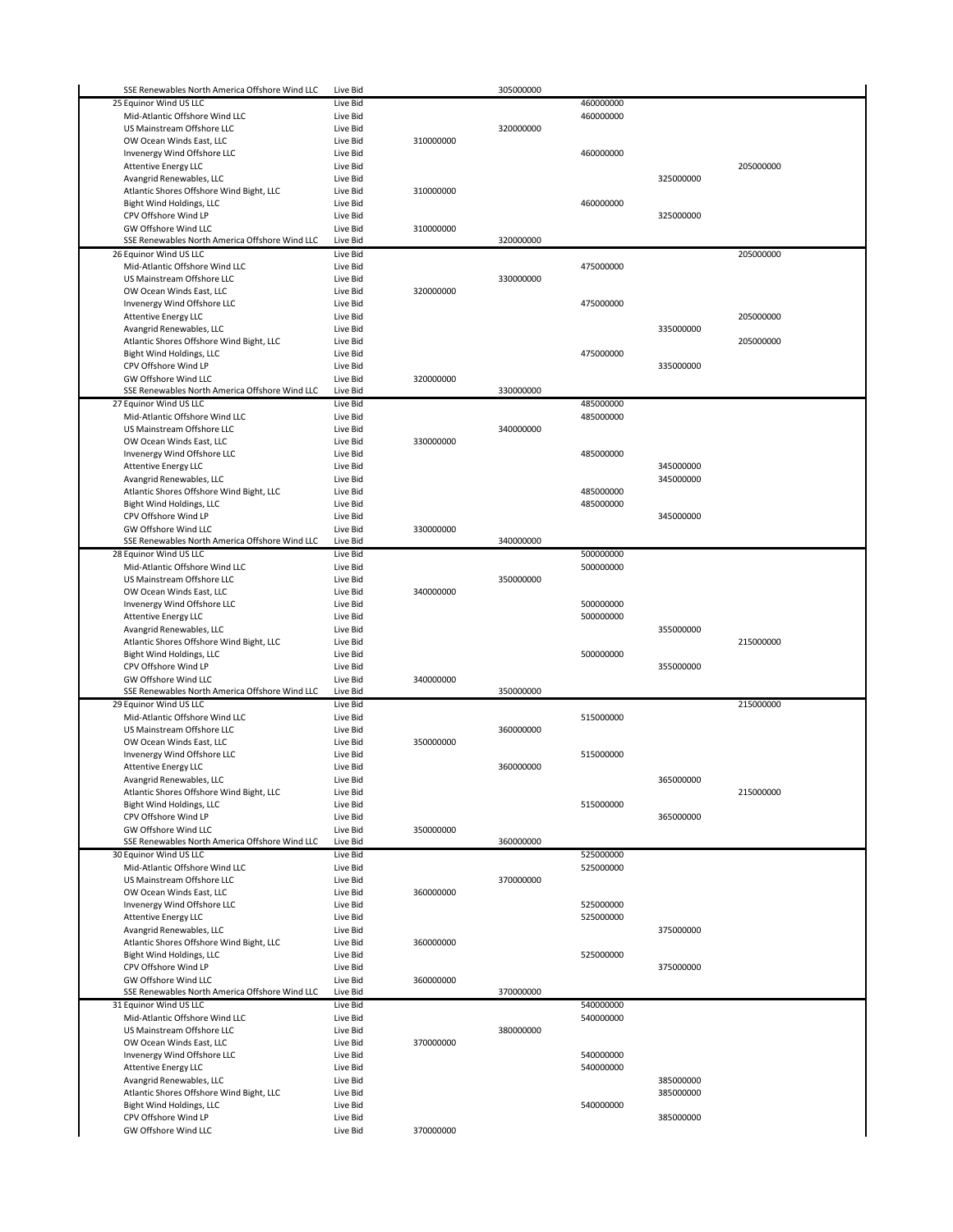| SSE Renewables North America Offshore Wind LLC | Live Bid             |           | 380000000 |           |           |                        |
|------------------------------------------------|----------------------|-----------|-----------|-----------|-----------|------------------------|
| 32 Equinor Wind US LLC                         | Live Bid             |           |           | 555000000 |           |                        |
| Mid-Atlantic Offshore Wind LLC                 | Live Bid             |           |           | 555000000 |           |                        |
| US Mainstream Offshore LLC                     | Live Bid             | 380000000 |           |           |           |                        |
| OW Ocean Winds East, LLC                       | Live Bid             | 380000000 |           |           |           |                        |
| Invenergy Wind Offshore LLC                    | Live Bid             |           |           | 555000000 |           |                        |
| <b>Attentive Energy LLC</b>                    | Live Bid             |           |           | 555000000 |           |                        |
|                                                |                      |           |           |           |           |                        |
| Avangrid Renewables, LLC                       | Live Bid             |           |           |           | 395000000 |                        |
| Atlantic Shores Offshore Wind Bight, LLC       | Live Bid             |           |           | 555000000 |           |                        |
| Bight Wind Holdings, LLC                       | Live Bid             |           |           | 555000000 |           |                        |
| CPV Offshore Wind LP                           | Live Bid             |           |           |           | 395000000 |                        |
| GW Offshore Wind LLC                           | Live Bid             | 380000000 |           |           |           |                        |
| SSE Renewables North America Offshore Wind LLC | Live Bid             |           | 390000000 |           |           |                        |
| 33 Equinor Wind US LLC                         | Live Bid             |           | 390000000 |           |           |                        |
| Mid-Atlantic Offshore Wind LLC                 | Live Bid             |           |           | 585000000 |           |                        |
| US Mainstream Offshore LLC                     | Live Bid             |           | 390000000 |           |           |                        |
| OW Ocean Winds East, LLC                       | Live Bid             | 400000000 |           |           |           |                        |
|                                                | Live Bid             |           |           | 585000000 |           |                        |
| Invenergy Wind Offshore LLC                    |                      |           |           |           |           |                        |
| <b>Attentive Energy LLC</b>                    | Live Bid             |           | 390000000 |           |           |                        |
| Avangrid Renewables, LLC                       | Live Bid             |           |           | 585000000 |           |                        |
| Atlantic Shores Offshore Wind Bight, LLC       | Live Bid             |           | 390000000 |           |           |                        |
| Bight Wind Holdings, LLC                       | Live Bid             |           |           | 585000000 |           |                        |
| CPV Offshore Wind LP                           | Live Bid             |           | 390000000 |           |           |                        |
| GW Offshore Wind LLC                           | Live Bid             |           | 390000000 |           |           |                        |
| SSE Renewables North America Offshore Wind LLC | Live Bid             |           | 390000000 |           |           |                        |
| 34 Equinor Wind US LLC                         | Live Bid             |           |           | 615000000 |           |                        |
| Mid-Atlantic Offshore Wind LLC                 | Live Bid             |           |           | 615000000 |           |                        |
| US Mainstream Offshore LLC                     | Live Bid             | 400000000 |           |           |           |                        |
|                                                |                      |           |           |           |           |                        |
| OW Ocean Winds East, LLC                       | Live Bid             | 400000000 |           |           |           |                        |
| Invenergy Wind Offshore LLC                    | Live Bid             |           |           | 615000000 |           |                        |
| <b>Attentive Energy LLC</b>                    | Live Bid             |           | 420000000 |           |           |                        |
| Avangrid Renewables, LLC                       | Live Bid             |           |           | 615000000 |           |                        |
| Atlantic Shores Offshore Wind Bight, LLC       | Live Bid             |           |           | 615000000 |           |                        |
| Bight Wind Holdings, LLC                       | Live Bid             |           |           | 615000000 |           |                        |
| CPV Offshore Wind LP                           | Live Bid             |           |           |           |           | 225000000              |
| GW Offshore Wind LLC                           | Live Bid             | 400000000 |           |           |           |                        |
| SSE Renewables North America Offshore Wind LLC | Live Bid             |           | 420000000 |           |           |                        |
|                                                | Live Bid             |           |           |           |           | 225000000              |
| 35 Equinor Wind US LLC                         |                      |           |           |           |           |                        |
| Mid-Atlantic Offshore Wind LLC                 | Live Bid             |           |           | 645000000 |           |                        |
| US Mainstream Offshore LLC                     | Live Bid             | 420000000 |           |           |           |                        |
| OW Ocean Winds East, LLC                       | Live Bid             | 420000000 |           |           |           |                        |
| Invenergy Wind Offshore LLC                    | Live Bid             |           |           |           |           | 225000000              |
| <b>Attentive Energy LLC</b>                    | Live Bid             |           | 440000000 |           |           |                        |
| Avangrid Renewables, LLC                       | Live Bid             |           |           | 645000000 |           |                        |
| Atlantic Shores Offshore Wind Bight, LLC       | Live Bid             |           |           |           |           | 225000000              |
|                                                | Live Bid             |           |           | 645000000 |           |                        |
| Bight Wind Holdings, LLC                       |                      |           |           |           |           |                        |
| CPV Offshore Wind LP                           | Live Bid             |           |           |           |           | 225000000              |
| GW Offshore Wind LLC                           | Live Bid             |           |           |           |           | 225000000              |
| SSE Renewables North America Offshore Wind LLC | Live Bid             |           | 440000000 |           |           |                        |
| 36 Equinor Wind US LLC                         | Live Bid             |           |           | 675000000 |           |                        |
| Mid-Atlantic Offshore Wind LLC                 | Live Bid             |           |           | 675000000 |           |                        |
|                                                |                      | 445000000 |           |           |           |                        |
| US Mainstream Offshore LLC                     | Live Bid             |           |           |           |           |                        |
|                                                |                      |           |           |           |           |                        |
| OW Ocean Winds East, LLC                       | Live Bid             | 445000000 |           |           |           |                        |
| Invenergy Wind Offshore LLC                    | Live Bid             |           | 465000000 |           |           |                        |
| <b>Attentive Energy LLC</b>                    | Live Bid             |           | 465000000 |           |           |                        |
| Avangrid Renewables, LLC                       | Live Bid             |           |           | 675000000 |           |                        |
| Atlantic Shores Offshore Wind Bight, LLC       | Live Bid             |           |           | 675000000 |           |                        |
| Bight Wind Holdings, LLC                       | Live Bid             |           |           | 675000000 |           |                        |
| CPV Offshore Wind LP                           | Live Bid             |           |           |           |           | 245000000              |
| GW Offshore Wind LLC                           | Live Bid             |           |           |           |           | 245000000              |
| SSE Renewables North America Offshore Wind LLC | Live Bid             |           | 465000000 |           |           |                        |
| 37 Equinor Wind US LLC                         | Live Bid             |           |           |           | 415000000 |                        |
| Mid-Atlantic Offshore Wind LLC                 | Live Bid             |           | 490000000 |           |           |                        |
| US Mainstream Offshore LLC                     | Live Bid             | 470000000 |           |           |           |                        |
|                                                |                      |           |           |           |           |                        |
| OW Ocean Winds East, LLC                       | Live Bid             | 470000000 |           |           |           |                        |
| Invenergy Wind Offshore LLC                    | Live Bid             |           | 490000000 |           |           |                        |
| <b>Attentive Energy LLC</b>                    | Live Bid             |           | 490000000 |           |           |                        |
| Avangrid Renewables, LLC                       | Live Bid             |           | 490000000 |           |           |                        |
| Atlantic Shores Offshore Wind Bight, LLC       | Live Bid             |           | 490000000 |           |           |                        |
| Bight Wind Holdings, LLC                       | Live Bid             |           |           | 715000000 |           |                        |
| CPV Offshore Wind LP                           | Live Bid             |           |           |           |           | 255000000              |
| GW Offshore Wind LLC                           | Live Bid             |           |           |           |           | 255000000              |
| SSE Renewables North America Offshore Wind LLC | Live Bid             |           | 490000000 |           |           |                        |
|                                                |                      |           |           |           |           |                        |
| 38 Equinor Wind US LLC                         | Live Bid             |           |           |           | 415000000 |                        |
| Mid-Atlantic Offshore Wind LLC                 | Live Bid             |           |           |           | 415000000 |                        |
| US Mainstream Offshore LLC                     | Live Bid             | 495000000 |           |           |           |                        |
| OW Ocean Winds East, LLC                       | Live Bid             | 495000000 |           |           |           |                        |
| Invenergy Wind Offshore LLC                    | Live Bid             |           | 530000000 |           |           |                        |
| <b>Attentive Energy LLC</b>                    | Live Bid             |           |           |           | 415000000 |                        |
| Avangrid Renewables, LLC                       | Live Bid             |           |           |           | 415000000 |                        |
|                                                |                      |           |           |           |           |                        |
| Atlantic Shores Offshore Wind Bight, LLC       | Live Bid             |           |           |           | 415000000 |                        |
| Bight Wind Holdings, LLC                       | Live Bid             |           |           | 715000000 |           |                        |
| CPV Offshore Wind LP<br>GW Offshore Wind LLC   | Live Bid<br>Live Bid |           |           |           |           | 270000000<br>270000000 |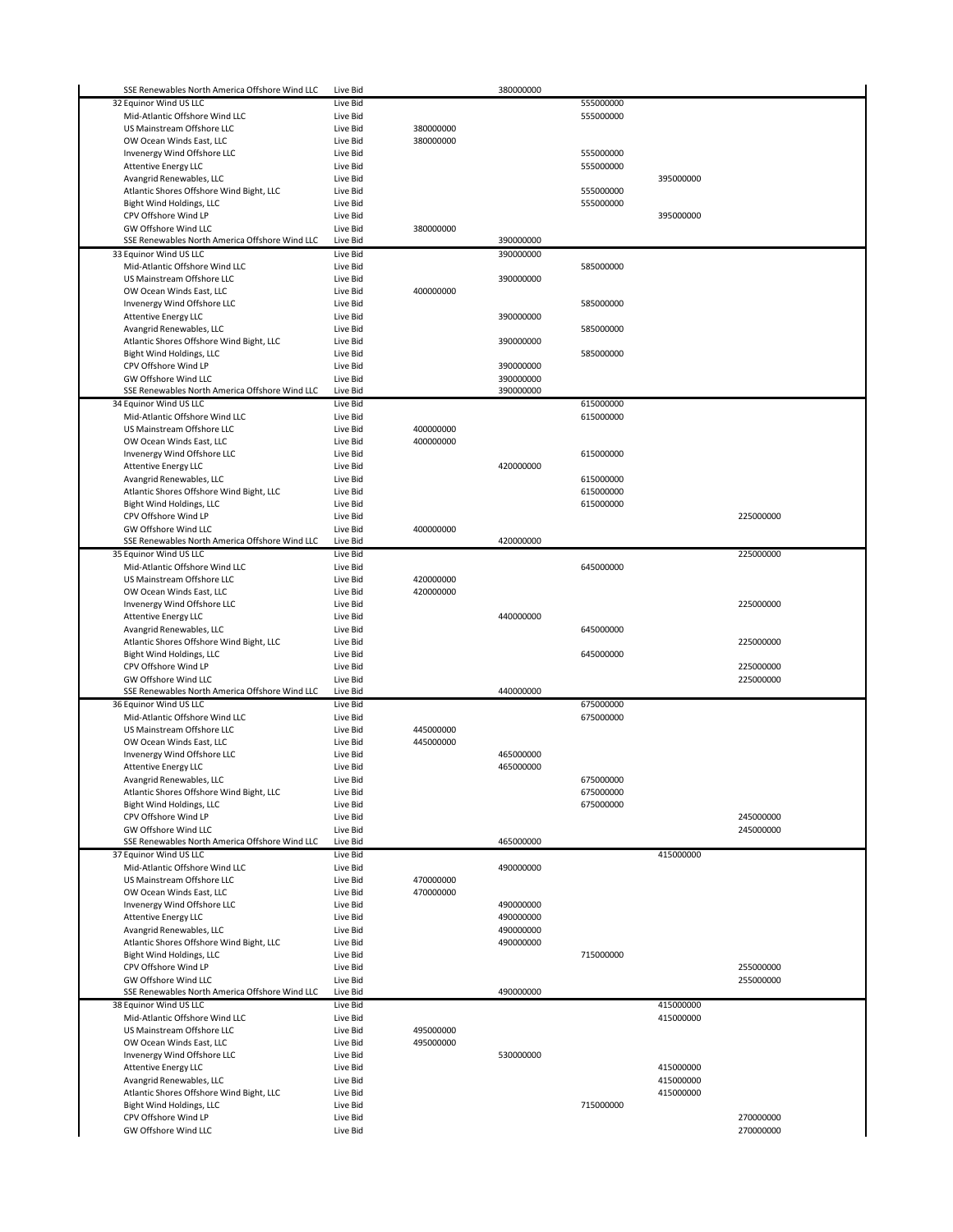| SSE Renewables North America Offshore Wind LLC               | Live Bid             |           | 530000000 |           |                        |           |           |
|--------------------------------------------------------------|----------------------|-----------|-----------|-----------|------------------------|-----------|-----------|
| 39 Equinor Wind US LLC                                       | Live Bid             |           |           | 715000000 |                        |           |           |
| Mid-Atlantic Offshore Wind LLC                               | Live Bid             |           |           |           | 440000000              |           |           |
| US Mainstream Offshore LLC                                   | Live Bid             | 520000000 |           |           |                        |           |           |
| OW Ocean Winds East, LLC                                     | Live Bid             |           |           | 715000000 |                        |           |           |
| Invenergy Wind Offshore LLC                                  | Live Bid             |           | 555000000 |           |                        |           |           |
| <b>Attentive Energy LLC</b>                                  | Live Bid             |           |           | 715000000 |                        |           |           |
| Avangrid Renewables, LLC                                     | Live Bid             |           |           |           | 440000000              |           |           |
| Atlantic Shores Offshore Wind Bight, LLC                     | Live Bid             |           |           |           |                        | 285000000 |           |
| Bight Wind Holdings, LLC                                     | Live Bid             |           |           | 715000000 |                        |           |           |
| CPV Offshore Wind LP                                         | Live Bid             |           |           |           |                        | 285000000 |           |
| GW Offshore Wind LLC                                         | Live Bid             |           |           |           |                        | 285000000 |           |
| SSE Renewables North America Offshore Wind LLC               | Live Bid             |           | 555000000 |           |                        |           |           |
| 40 Equinor Wind US LLC                                       | Live Bid             |           |           |           | 465000000<br>465000000 |           |           |
| Mid-Atlantic Offshore Wind LLC<br>US Mainstream Offshore LLC | Live Bid<br>Live Bid | 520000000 |           |           |                        |           |           |
| OW Ocean Winds East, LLC                                     | Live Bid             | 520000000 |           |           |                        |           |           |
| Invenergy Wind Offshore LLC                                  | Live Bid             |           | 580000000 |           |                        |           |           |
| <b>Attentive Energy LLC</b>                                  | Live Bid             |           | 580000000 |           |                        |           |           |
| Avangrid Renewables, LLC                                     | Live Bid             |           |           |           | 465000000              |           |           |
| Atlantic Shores Offshore Wind Bight, LLC                     | Live Bid             |           | 580000000 |           |                        |           |           |
| Bight Wind Holdings, LLC                                     | Live Bid             |           |           | 755000000 |                        |           |           |
| CPV Offshore Wind LP                                         | Live Bid             |           |           |           |                        | 300000000 |           |
| GW Offshore Wind LLC                                         | Live Bid             |           |           |           |                        | 300000000 |           |
| SSE Renewables North America Offshore Wind LLC               | Live Bid             |           | 580000000 |           |                        |           |           |
| 41 Equinor Wind US LLC                                       | Live Bid             |           |           | 755000000 |                        |           |           |
| Mid-Atlantic Offshore Wind LLC                               | Live Bid             |           |           |           | 490000000              |           |           |
| US Mainstream Offshore LLC                                   | Live Bid             |           |           |           |                        |           | 100000000 |
| OW Ocean Winds East, LLC                                     | Live Bid             |           |           | 755000000 |                        |           |           |
| Invenergy Wind Offshore LLC                                  | Live Bid             |           | 615000000 |           |                        |           |           |
| <b>Attentive Energy LLC</b>                                  | Live Bid             |           |           | 755000000 |                        |           |           |
| Avangrid Renewables, LLC                                     | Live Bid             |           |           |           | 490000000              |           |           |
| Atlantic Shores Offshore Wind Bight, LLC                     | Live Bid             |           | 615000000 |           |                        |           |           |
| Bight Wind Holdings, LLC                                     | Live Bid             |           |           | 755000000 |                        |           |           |
| CPV Offshore Wind LP                                         | Live Bid             |           |           |           |                        | 320000000 |           |
| GW Offshore Wind LLC                                         | Live Bid             |           |           |           |                        |           | 100000000 |
| SSE Renewables North America Offshore Wind LLC               | Live Bid             |           | 615000000 |           |                        |           |           |
| 42 Equinor Wind US LLC                                       | Live Bid             |           |           | 795000000 |                        |           |           |
| Mid-Atlantic Offshore Wind LLC                               | Live Bid             |           |           |           |                        | 320000000 |           |
| US Mainstream Offshore LLC                                   | Live Bid<br>Live Bid | 545000000 |           |           |                        | 320000000 |           |
| OW Ocean Winds East, LLC<br>Invenergy Wind Offshore LLC      | Live Bid             | 545000000 |           |           |                        |           |           |
| <b>Attentive Energy LLC</b>                                  | Live Bid             |           | 640000000 |           |                        |           |           |
| Avangrid Renewables, LLC                                     | Live Bid             |           |           |           | 515000000              |           |           |
| Atlantic Shores Offshore Wind Bight, LLC                     | Live Bid             |           | 640000000 |           |                        |           |           |
| Bight Wind Holdings, LLC                                     | Live Bid             |           |           | 795000000 |                        |           |           |
| CPV Offshore Wind LP                                         | Live Bid             |           |           |           |                        | 320000000 |           |
| GW Offshore Wind LLC                                         | Live Bid             |           |           |           |                        |           | 110000000 |
| SSE Renewables North America Offshore Wind LLC               | Live Bid             |           | 640000000 |           |                        |           |           |
| 43 Equinor Wind US LLC                                       | Live Bid             |           |           |           | 515000000              |           |           |
| Mid-Atlantic Offshore Wind LLC                               | Live Bid             |           |           |           |                        |           | 110000000 |
| US Mainstream Offshore LLC                                   | Live Bid             |           |           |           |                        |           | 110000000 |
| OW Ocean Winds East, LLC                                     | Live Bid             |           | 665000000 |           |                        |           |           |
| Invenergy Wind Offshore LLC                                  | Live Bid             | 570000000 |           |           |                        |           |           |
| <b>Attentive Energy LLC</b>                                  | Live Bid             |           |           |           | 515000000              |           |           |
| Avangrid Renewables, LLC                                     | Live Bid             |           |           |           | 515000000              |           |           |
| Atlantic Shores Offshore Wind Bight, LLC                     | Live Bid             |           | 665000000 |           |                        |           |           |
| Bight Wind Holdings, LLC                                     | Live Bid             |           |           | 820000000 |                        |           |           |
| CPV Offshore Wind LP<br><b>GW Offshore Wind LLC</b>          | Live Bid             |           |           |           |                        | 340000000 |           |
| SSE Renewables North America Offshore Wind LLC               | Live Bid<br>Live Bid |           | 665000000 |           |                        |           | 110000000 |
|                                                              | Live Bid             |           |           | 820000000 |                        |           |           |
| 44 Equinor Wind US LLC<br>Mid-Atlantic Offshore Wind LLC     | Live Bid             |           |           |           |                        |           | 120000000 |
| US Mainstream Offshore LLC                                   | Live Bid             | 570000000 |           |           |                        |           |           |
| OW Ocean Winds East, LLC                                     | Live Bid             |           |           |           |                        | 340000000 |           |
| Invenergy Wind Offshore LLC                                  | Live Bid             | 570000000 |           |           |                        |           |           |
| <b>Attentive Energy LLC</b>                                  | Live Bid             |           |           | 820000000 |                        |           |           |
| Avangrid Renewables, LLC                                     | Live Bid             |           |           |           | 540000000              |           |           |
| Atlantic Shores Offshore Wind Bight, LLC                     | Live Bid             |           |           |           | 540000000              |           |           |
| Bight Wind Holdings, LLC                                     | Live Bid             |           |           | 820000000 |                        |           |           |
| CPV Offshore Wind LP                                         | Live Bid             |           |           |           |                        | 340000000 |           |
| GW Offshore Wind LLC                                         | Live Bid             |           |           |           |                        |           | 120000000 |
| SSE Renewables North America Offshore Wind LLC               | Live Bid             |           | 690000000 |           |                        |           |           |
| 45 Equinor Wind US LLC                                       | Live Bid             |           |           | 860000000 |                        |           |           |
| Mid-Atlantic Offshore Wind LLC                               | Live Bid             |           |           |           |                        |           | 130000000 |
|                                                              |                      |           |           |           |                        |           |           |
|                                                              |                      |           |           |           |                        |           |           |
| Invenergy Wind Offshore LLC<br><b>Attentive Energy LLC</b>   | Live Bid             | 600000000 |           |           |                        |           |           |
|                                                              | Live Bid             |           | 690000000 |           | 570000000              |           |           |
|                                                              |                      |           |           |           |                        |           |           |
| Avangrid Renewables, LLC                                     | Live Bid             |           |           |           |                        |           |           |
| Atlantic Shores Offshore Wind Bight, LLC                     | Live Bid             |           |           |           |                        | 365000000 |           |
| Bight Wind Holdings, LLC<br>CPV Offshore Wind LP             | Live Bid<br>Live Bid |           |           | 860000000 |                        | 365000000 |           |
| US Mainstream Offshore LLC<br>OW Ocean Winds East, LLC       | Live Bid<br>Live Bid | 600000000 |           | 860000000 |                        |           |           |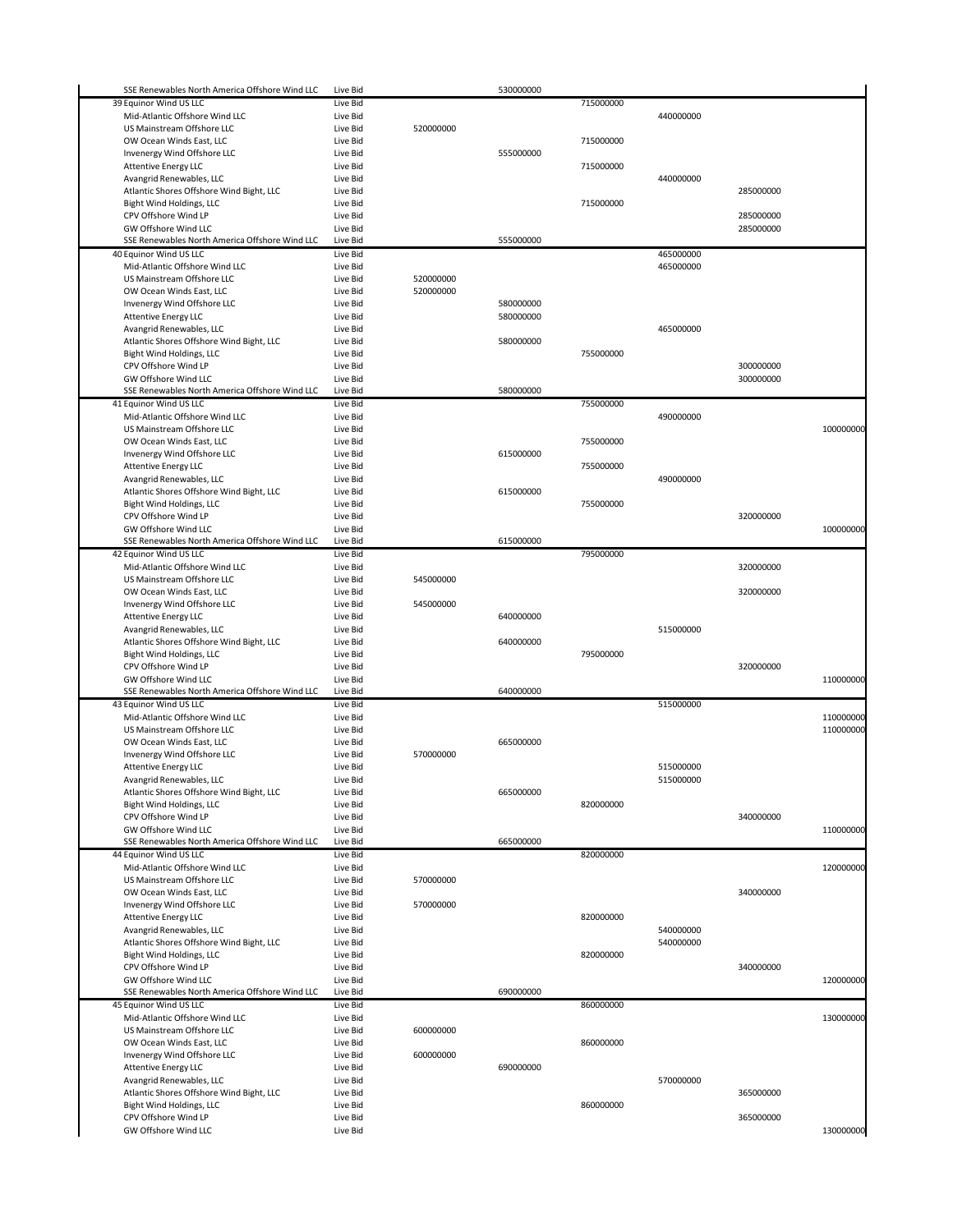| SSE Renewables North America Offshore Wind LLC                         | Live Bid             |           | 690000000 |            |           |           |           |
|------------------------------------------------------------------------|----------------------|-----------|-----------|------------|-----------|-----------|-----------|
| 46 Equinor Wind US LLC                                                 | Live Bid             |           |           |            | 570000000 |           |           |
| Mid-Atlantic Offshore Wind LLC                                         | Live Bid             |           |           |            |           |           | 140000000 |
| US Mainstream Offshore LLC                                             | Live Bid             | 630000000 |           |            |           |           |           |
|                                                                        |                      |           |           |            |           |           |           |
| OW Ocean Winds East, LLC                                               | Live Bid             |           |           | 900000000  |           |           |           |
| Invenergy Wind Offshore LLC                                            | Live Bid             |           |           |            | 570000000 |           |           |
| <b>Attentive Energy LLC</b>                                            | Live Bid             |           |           |            | 570000000 |           |           |
| Avangrid Renewables, LLC                                               | Live Bid             |           |           |            | 570000000 |           |           |
| Atlantic Shores Offshore Wind Bight, LLC                               | Live Bid             |           |           |            | 570000000 |           |           |
| Bight Wind Holdings, LLC                                               | Live Bid             |           |           | 900000000  |           |           |           |
| CPV Offshore Wind LP                                                   | Live Bid             |           |           |            |           | 390000000 |           |
| GW Offshore Wind LLC                                                   | Live Bid             |           |           |            |           |           | 140000000 |
| SSE Renewables North America Offshore Wind LLC                         | Live Bid             |           |           |            |           | 390000000 |           |
| 47 Equinor Wind US LLC                                                 | Live Bid             |           |           | 930000000  |           |           |           |
| Mid-Atlantic Offshore Wind LLC                                         | Live Bid             |           |           |            |           |           | 150000000 |
| US Mainstream Offshore LLC                                             | Live Bid             | 630000000 |           |            |           |           |           |
| OW Ocean Winds East, LLC                                               | Live Bid             |           |           |            |           |           | 150000000 |
| Invenergy Wind Offshore LLC                                            | Live Bid             |           |           |            | 595000000 |           |           |
| <b>Attentive Energy LLC</b>                                            | Live Bid             |           | 720000000 |            |           |           |           |
| Avangrid Renewables, LLC                                               | Live Bid             |           |           |            | 595000000 |           |           |
| Atlantic Shores Offshore Wind Bight, LLC                               | Live Bid             |           |           |            |           | 410000000 |           |
|                                                                        |                      |           |           |            |           |           |           |
| Bight Wind Holdings, LLC                                               | Live Bid             |           |           | 930000000  |           |           |           |
| CPV Offshore Wind LP                                                   | Live Bid             |           |           |            |           |           | 150000000 |
| GW Offshore Wind LLC                                                   | Live Bid             |           |           |            |           |           | 150000000 |
| SSE Renewables North America Offshore Wind LLC                         | Live Bid             |           |           |            |           | 410000000 |           |
| 48 Equinor Wind US LLC                                                 | Live Bid             |           |           |            | 620000000 |           |           |
| Mid-Atlantic Offshore Wind LLC                                         | Live Bid             |           |           |            |           |           | 170000000 |
| US Mainstream Offshore LLC                                             | Live Bid             | 630000000 |           |            |           |           |           |
| OW Ocean Winds East, LLC                                               | Live Bid             |           |           |            |           |           | 170000000 |
| Invenergy Wind Offshore LLC                                            | Live Bid             |           |           |            | 620000000 |           |           |
| <b>Attentive Energy LLC</b>                                            | Live Bid             |           | 720000000 |            |           |           |           |
| Avangrid Renewables, LLC                                               | Live Bid             |           |           |            | 620000000 |           |           |
| Atlantic Shores Offshore Wind Bight, LLC                               | Live Bid             |           |           |            | 620000000 |           |           |
| Bight Wind Holdings, LLC                                               | Live Bid             |           |           | 960000000  |           |           |           |
| CPV Offshore Wind LP                                                   | Live Bid             |           |           |            |           |           | 170000000 |
| GW Offshore Wind LLC                                                   | Live Bid             |           |           |            |           |           | 170000000 |
| SSE Renewables North America Offshore Wind LLC                         | Live Bid             |           |           |            |           | 430000000 |           |
|                                                                        |                      |           |           |            |           |           |           |
| 49 Equinor Wind US LLC                                                 | Live Bid             |           |           |            | 650000000 |           |           |
| Mid-Atlantic Offshore Wind LLC                                         | Live Bid             |           |           |            |           |           | 190000000 |
| US Mainstream Offshore LLC                                             | Live Bid             | 630000000 |           |            |           |           |           |
| OW Ocean Winds East, LLC                                               | Live Bid             |           |           | 960000000  |           |           |           |
| Invenergy Wind Offshore LLC                                            | Live Bid             | 630000000 |           |            |           |           |           |
| <b>Attentive Energy LLC</b>                                            | Live Bid             |           | 720000000 |            |           |           |           |
| Avangrid Renewables, LLC                                               | Live Bid             |           |           |            | 650000000 |           |           |
| Atlantic Shores Offshore Wind Bight, LLC                               | Live Bid             |           |           |            | 650000000 |           |           |
| Bight Wind Holdings, LLC                                               | Live Bid             |           |           | 960000000  |           |           |           |
| CPV Offshore Wind LP                                                   | Exit Bid             |           |           |            |           |           | 175000000 |
| GW Offshore Wind LLC                                                   | Live Bid             |           |           |            |           |           | 190000000 |
| SSE Renewables North America Offshore Wind LLC                         | Live Bid             |           |           |            |           | 430000000 |           |
| 50 Equinor Wind US LLC                                                 | Exit Bid             |           |           |            | 650000001 |           |           |
|                                                                        |                      |           |           |            |           |           |           |
| Mid-Atlantic Offshore Wind LLC                                         | Live Bid             |           |           |            |           |           | 200000000 |
| US Mainstream Offshore LLC                                             | Live Bid             | 655000000 |           |            |           |           |           |
| OW Ocean Winds East, LLC                                               | Live Bid             |           |           | 990000000  |           |           |           |
| Invenergy Wind Offshore LLC                                            | Live Bid             |           |           |            |           | 430000000 |           |
| <b>Attentive Energy LLC</b>                                            | Live Bid             |           | 720000000 |            |           |           |           |
| Avangrid Renewables, LLC                                               | Live Bid             |           |           |            | 680000000 |           |           |
| Atlantic Shores Offshore Wind Bight, LLC                               | Live Bid             |           |           |            | 680000000 |           |           |
| Bight Wind Holdings, LLC                                               | Live Bid             |           |           | 990000000  |           |           |           |
| GW Offshore Wind LLC                                                   | Live Bid             |           |           |            |           |           | 200000000 |
| SSE Renewables North America Offshore Wind LLC                         | Live Bid             |           |           |            |           | 430000000 |           |
| 51 Mid-Atlantic Offshore Wind LLC                                      | Live Bid             |           |           |            |           |           | 210000000 |
| US Mainstream Offshore LLC                                             | Live Bid             | 655000000 |           |            |           |           |           |
| OW Ocean Winds East, LLC                                               | Live Bid             |           |           | 1015000000 |           |           |           |
| Invenergy Wind Offshore LLC                                            | Live Bid             |           |           |            |           | 450000000 |           |
| <b>Attentive Energy LLC</b>                                            | Live Bid             |           | 720000000 |            |           |           |           |
| Avangrid Renewables, LLC                                               | Live Bid             |           |           |            | 705000000 |           |           |
| Atlantic Shores Offshore Wind Bight, LLC                               | Live Bid             |           |           |            | 705000000 |           |           |
| Bight Wind Holdings, LLC                                               | Live Bid             |           |           | 1015000000 |           |           |           |
|                                                                        |                      |           |           |            |           |           |           |
| GW Offshore Wind LLC<br>SSE Renewables North America Offshore Wind LLC | Live Bid<br>Live Bid |           |           |            |           | 450000000 | 210000000 |
|                                                                        |                      |           |           |            |           |           |           |
| 52 Mid-Atlantic Offshore Wind LLC                                      | Live Bid             |           |           |            |           |           | 220000000 |
| US Mainstream Offshore LLC                                             | Live Bid             | 655000000 |           |            |           |           |           |
| OW Ocean Winds East, LLC                                               | Live Bid             | 655000000 |           |            |           |           |           |
| Invenergy Wind Offshore LLC                                            | Live Bid             |           |           |            |           | 470000000 |           |
| <b>Attentive Energy LLC</b>                                            | Live Bid             |           | 720000000 |            |           |           |           |
| Avangrid Renewables, LLC                                               | Live Bid             |           |           |            | 730000000 |           |           |
| Atlantic Shores Offshore Wind Bight, LLC                               | Live Bid             |           |           |            | 730000000 |           |           |
| Bight Wind Holdings, LLC                                               | Live Bid             |           |           | 1040000000 |           |           |           |
| GW Offshore Wind LLC                                                   | Live Bid             |           |           |            |           |           | 220000000 |
| SSE Renewables North America Offshore Wind LLC                         | Live Bid             | 655000000 |           |            |           |           |           |
| 53 Mid-Atlantic Offshore Wind LLC                                      | Live Bid             |           |           |            |           |           | 230000000 |
| US Mainstream Offshore LLC                                             | Live Bid             |           |           |            |           |           | 230000000 |
| OW Ocean Winds East, LLC                                               | Live Bid             | 685000000 |           |            |           |           |           |
|                                                                        |                      |           |           |            |           | 470000000 |           |
| Invenergy Wind Offshore LLC                                            | Live Bid             |           |           |            |           |           |           |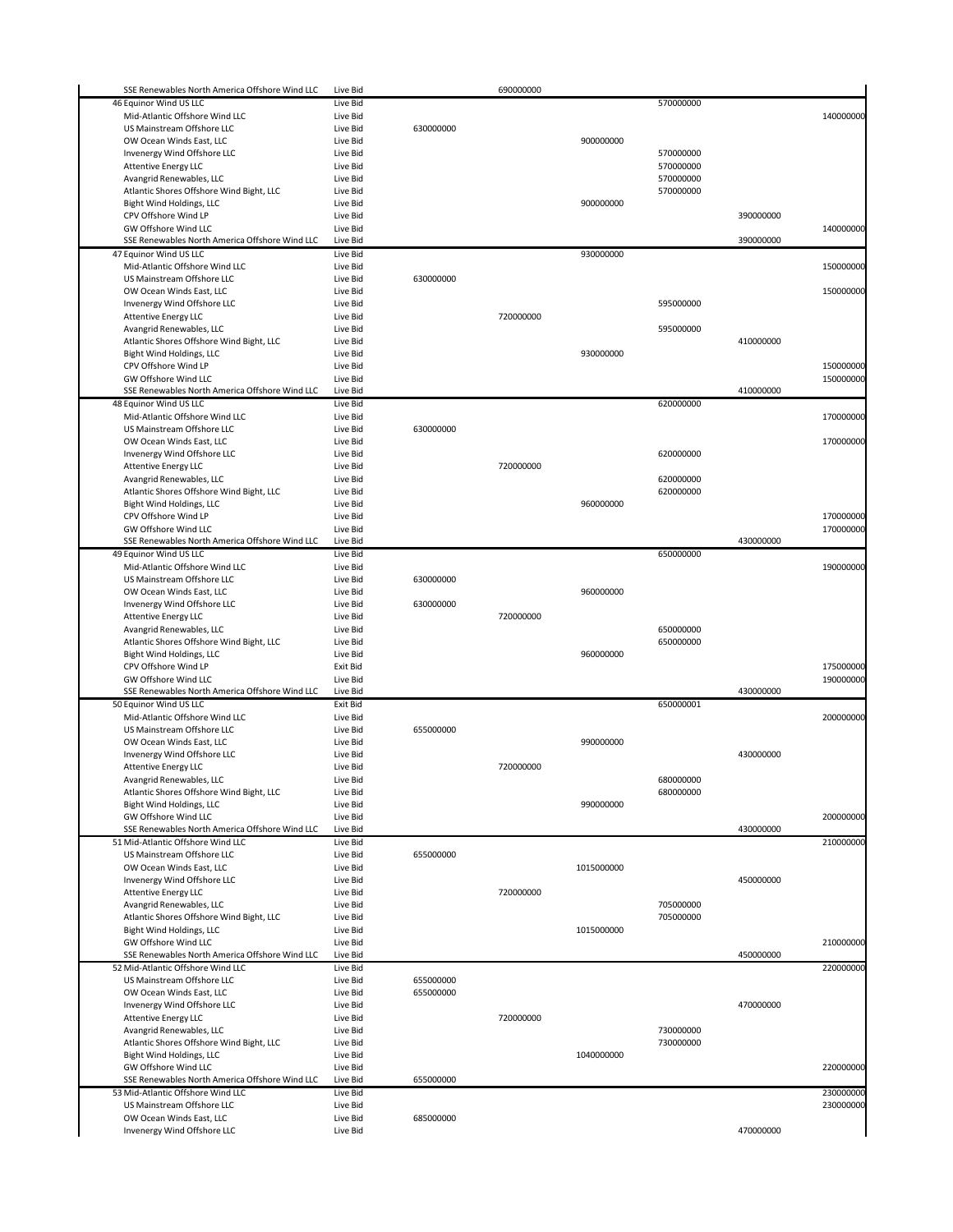| <b>Attentive Energy LLC</b>                                                | Live Bid             |                        | 720000000 |            |           |           |           |
|----------------------------------------------------------------------------|----------------------|------------------------|-----------|------------|-----------|-----------|-----------|
| Avangrid Renewables, LLC                                                   | Live Bid             |                        |           |            |           | 470000000 |           |
| Atlantic Shores Offshore Wind Bight, LLC                                   | Live Bid             |                        |           |            | 755000000 |           |           |
| Bight Wind Holdings, LLC                                                   | Live Bid             |                        |           | 1040000000 |           |           |           |
| GW Offshore Wind LLC<br>SSE Renewables North America Offshore Wind LLC     | Exit Bid<br>Live Bid | 685000000              |           |            |           |           | 221000101 |
| 54 Mid-Atlantic Offshore Wind LLC                                          | Live Bid             |                        |           |            |           |           | 240000000 |
| US Mainstream Offshore LLC                                                 | Live Bid             |                        | 720000000 |            |           |           |           |
| OW Ocean Winds East, LLC                                                   | Live Bid             | 715000000              |           |            |           |           |           |
| Invenergy Wind Offshore LLC                                                | Live Bid             |                        |           |            |           | 490000000 |           |
| <b>Attentive Energy LLC</b>                                                | Live Bid             |                        | 720000000 |            |           |           |           |
| Avangrid Renewables, LLC                                                   | Live Bid             |                        |           |            |           | 490000000 |           |
| Atlantic Shores Offshore Wind Bight, LLC                                   | Live Bid             |                        |           |            | 755000000 |           |           |
| Bight Wind Holdings, LLC                                                   | Live Bid             |                        |           | 1040000000 |           |           |           |
| SSE Renewables North America Offshore Wind LLC                             | Live Bid             | 715000000              |           |            |           |           |           |
| 55 Mid-Atlantic Offshore Wind LLC                                          | Live Bid             |                        |           |            |           |           | 240000000 |
| US Mainstream Offshore LLC<br>OW Ocean Winds East, LLC                     | Live Bid<br>Live Bid | 740000000<br>740000000 |           |            |           |           |           |
| Invenergy Wind Offshore LLC                                                | Live Bid             |                        |           |            |           | 510000000 |           |
| <b>Attentive Energy LLC</b>                                                | Live Bid             |                        |           |            | 755000000 |           |           |
| Avangrid Renewables, LLC                                                   | Live Bid             |                        |           |            | 755000000 |           |           |
| Atlantic Shores Offshore Wind Bight, LLC                                   | Live Bid             |                        |           |            | 755000000 |           |           |
| Bight Wind Holdings, LLC                                                   | Live Bid             |                        |           | 1040000000 |           |           |           |
| SSE Renewables North America Offshore Wind LLC                             | Live Bid             |                        |           |            |           | 510000000 |           |
| 56 Mid-Atlantic Offshore Wind LLC                                          | Live Bid             |                        |           |            |           |           | 240000000 |
| US Mainstream Offshore LLC                                                 | Live Bid             |                        | 745000000 |            |           |           |           |
| OW Ocean Winds East, LLC                                                   | Live Bid             | 765000000              |           |            |           |           |           |
| Invenergy Wind Offshore LLC                                                | Live Bid             |                        |           |            |           | 530000000 |           |
| <b>Attentive Energy LLC</b>                                                | Live Bid             |                        |           | 1040000000 |           |           |           |
| Avangrid Renewables, LLC<br>Atlantic Shores Offshore Wind Bight, LLC       | Exit Bid<br>Live Bid |                        |           |            | 779999999 | 530000000 |           |
| Bight Wind Holdings, LLC                                                   | Live Bid             |                        |           | 1040000000 |           |           |           |
| SSE Renewables North America Offshore Wind LLC                             | Live Bid             |                        |           |            |           | 530000000 |           |
| 57 Mid-Atlantic Offshore Wind LLC                                          | Live Bid             |                        |           |            |           |           | 240000000 |
| US Mainstream Offshore LLC                                                 | Live Bid             |                        | 745000000 |            |           |           |           |
| OW Ocean Winds East, LLC                                                   | Live Bid             | 765000000              |           |            |           |           |           |
| Invenergy Wind Offshore LLC                                                | Live Bid             |                        |           |            |           | 550000000 |           |
| <b>Attentive Energy LLC</b>                                                | Live Bid             |                        | 745000000 |            |           |           |           |
| Atlantic Shores Offshore Wind Bight, LLC                                   | Live Bid             |                        |           |            |           | 550000000 |           |
| Bight Wind Holdings, LLC                                                   | Live Bid             |                        |           | 1070000000 |           |           |           |
| SSE Renewables North America Offshore Wind LLC                             | Live Bid             |                        |           |            |           | 550000000 |           |
| 58 Mid-Atlantic Offshore Wind LLC<br>US Mainstream Offshore LLC            | Live Bid<br>Exit Bid |                        | 758010000 |            |           |           | 240000000 |
| OW Ocean Winds East, LLC                                                   | Live Bid             | 765000000              |           |            |           |           |           |
| Invenergy Wind Offshore LLC                                                | Live Bid             |                        |           |            |           |           | 240000000 |
| <b>Attentive Energy LLC</b>                                                | Live Bid             |                        | 770000000 |            |           |           |           |
| Atlantic Shores Offshore Wind Bight, LLC                                   | Live Bid             |                        |           |            |           | 575000000 |           |
| Bight Wind Holdings, LLC                                                   | Live Bid             |                        |           | 1070000000 |           |           |           |
| SSE Renewables North America Offshore Wind LLC                             | Live Bid             |                        |           |            |           | 575000000 |           |
| 59 Mid-Atlantic Offshore Wind LLC                                          | Live Bid             |                        |           |            |           |           | 255000000 |
| OW Ocean Winds East, LLC                                                   | Live Bid             | 765000000              |           |            |           |           |           |
| Invenergy Wind Offshore LLC                                                | Live Bid             |                        |           |            |           | 595000000 |           |
| <b>Attentive Energy LLC</b>                                                | Live Bid             |                        | 770000000 |            |           |           |           |
| Atlantic Shores Offshore Wind Bight, LLC                                   | Live Bid             |                        |           |            |           | 595000000 |           |
| Bight Wind Holdings, LLC<br>SSE Renewables North America Offshore Wind LLC | Live Bid<br>Live Bid |                        |           | 1070000000 |           | 595000000 |           |
| 60 Mid-Atlantic Offshore Wind LLC                                          | Live Bid             |                        |           |            |           |           | 255000000 |
| OW Ocean Winds East, LLC                                                   | Live Bid             | 765000000              |           |            |           |           |           |
| Invenergy Wind Offshore LLC                                                | Live Bid             |                        |           |            |           | 620000000 |           |
| <b>Attentive Energy LLC</b>                                                | Live Bid             |                        | 770000000 |            |           |           |           |
| Atlantic Shores Offshore Wind Bight, LLC                                   | Live Bid             |                        |           |            |           | 620000000 |           |
| Bight Wind Holdings, LLC                                                   | Live Bid             |                        |           | 1070000000 |           |           |           |
| SSE Renewables North America Offshore Wind LLC                             | Live Bid             |                        |           |            |           | 620000000 |           |
| 61 Mid-Atlantic Offshore Wind LLC                                          | Live Bid             |                        |           |            |           |           | 255000000 |
| OW Ocean Winds East, LLC                                                   | Live Bid             | 765000000              |           |            |           |           |           |
| Invenergy Wind Offshore LLC                                                | Live Bid             |                        |           |            |           |           | 255000000 |
| <b>Attentive Energy LLC</b>                                                | Live Bid             |                        | 770000000 |            |           |           |           |
| Atlantic Shores Offshore Wind Bight, LLC<br>Bight Wind Holdings, LLC       | Live Bid<br>Live Bid |                        |           | 1070000000 | 780000000 |           |           |
| SSE Renewables North America Offshore Wind LLC                             | Live Bid             |                        | 770000000 |            |           |           |           |
| 62 Mid-Atlantic Offshore Wind LLC                                          | Live Bid             |                        |           |            |           |           | 265000000 |
| OW Ocean Winds East, LLC                                                   | Live Bid             | 765000000              |           |            |           |           |           |
| Invenergy Wind Offshore LLC                                                | Live Bid             |                        |           |            |           |           | 265000000 |
| <b>Attentive Energy LLC</b>                                                | Live Bid             |                        |           | 1070000000 |           |           |           |
| Atlantic Shores Offshore Wind Bight, LLC                                   | Live Bid             |                        |           |            | 780000000 |           |           |
| Bight Wind Holdings, LLC                                                   | Live Bid             |                        |           | 1070000000 |           |           |           |
| SSE Renewables North America Offshore Wind LLC                             | Exit Bid             |                        | 771500000 |            |           |           |           |
| 63 Mid-Atlantic Offshore Wind LLC                                          | Live Bid             |                        |           |            |           |           | 275000000 |
| OW Ocean Winds East, LLC                                                   | Live Bid             | 765000000              |           |            |           |           |           |
| Invenergy Wind Offshore LLC<br><b>Attentive Energy LLC</b>                 | Live Bid<br>Live Bid |                        | 795000000 |            |           |           | 275000000 |
| Atlantic Shores Offshore Wind Bight, LLC                                   | Live Bid             |                        |           |            | 780000000 |           |           |
| Bight Wind Holdings, LLC                                                   | Live Bid             |                        |           | 1100000000 |           |           |           |
| 64 Mid-Atlantic Offshore Wind LLC                                          | Live Bid             |                        |           |            |           |           | 285000000 |